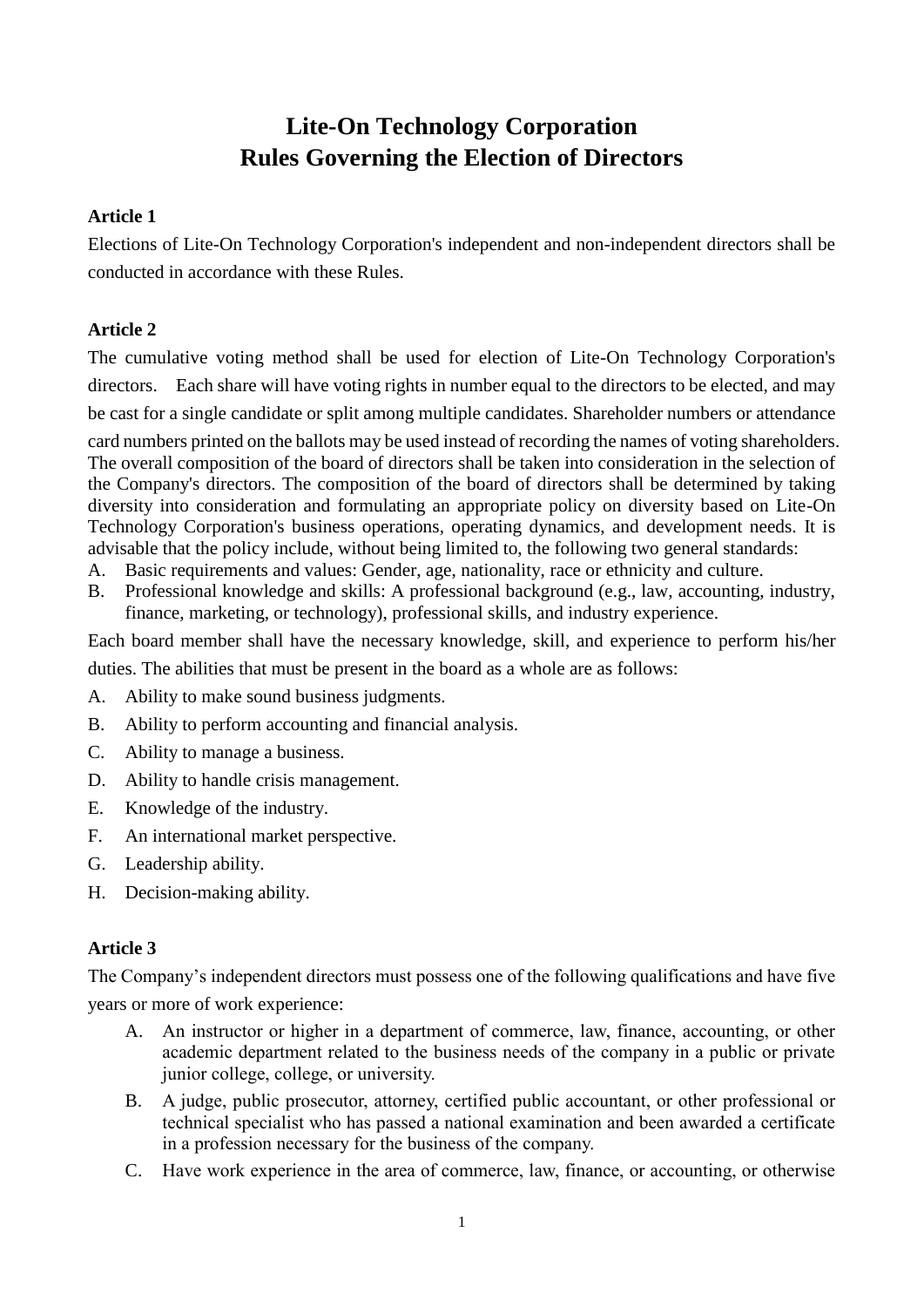necessary for the business of the company.

At least one of the Company's independent directors is required to have accounting or financial expertise. At least one of the independent directors must be domiciled in the Republic of China to be able to promptly fulfill supervisory functions.

A person to whom any of the following circumstances applies may not serve as an independent director, or if already serving in such capacity, shall ipso facto be dismissed:

- A. Any circumstance set out in a subparagraph of Article 30 of the Company Act.
- B. The director is a government agency, juristic person, or representative thereof, and was elected in accordance with Article 27 of the Company Act.
- C. Any violation of the independent director qualification requirements set out in the Regulations Governing Appointment of Independent Directors and Compliance Matters for Public Companies.

### **Article 4**

Within the scope of execution of business, an independent director of the company shall maintain independence, and may not have any direct or indirect interest relationship with the company. During the two years before being elected or during the term of office, independent directors of Lite-On Technology Corporation may not have been or be any of the following:

- A. An employee of Lite-On Technology Corporation or any of its affiliates.
- B. A director or supervisor of Lite-On Technology Corporation or any of its affiliates.
- C. A natural-person shareholder who holds shares, together with those held by the person's spouse, minor children, or held by the person under others' names, in an aggregate amount of one percent or more of the total number of issued shares of Lite-On Technology Corporation, or ranks among the ten largest natural-person shareholders.
- D. A spouse, relative within the second degree of kinship or lineal relative within the third degree of kinship of the managerial officer under subparagraph 1 or any of the persons in the preceding two subparagraphs.
- E. A director, supervisor, or employee that directly holds five percent or more of the total number of issued shares of Lite-On Technology Corporation or of a corporate shareholder that ranks among the top five in shareholdings, or that designates its representative to serve as a director or supervisor of the company under Article 27, paragraph 1 or 2 of the Company Act.
- F. If a majority of the company's director seats or voting shares and those of any other company are controlled by the same person: a director, supervisor, or employee of that other company.
- G. If the chairperson, general manager, or person holding an equivalent position of the company and a person in any of those positions at another company or institution are the same person or are spouses: a director (or governor), supervisor, or employee of that other company or institution.
- H. A director, supervisor, officer, or shareholder holding five percent or more of the shares, of a specified company or institution that has a financial or business relationship with Lite-On Technology Corporation.
- I. A professional individual who, or an owner, partner, director, supervisor, or officer of a sole proprietorship, partnership, company, or institution that, provides auditing services for the Company or to any affiliate of the company, or an owner, partner, director, supervisor, or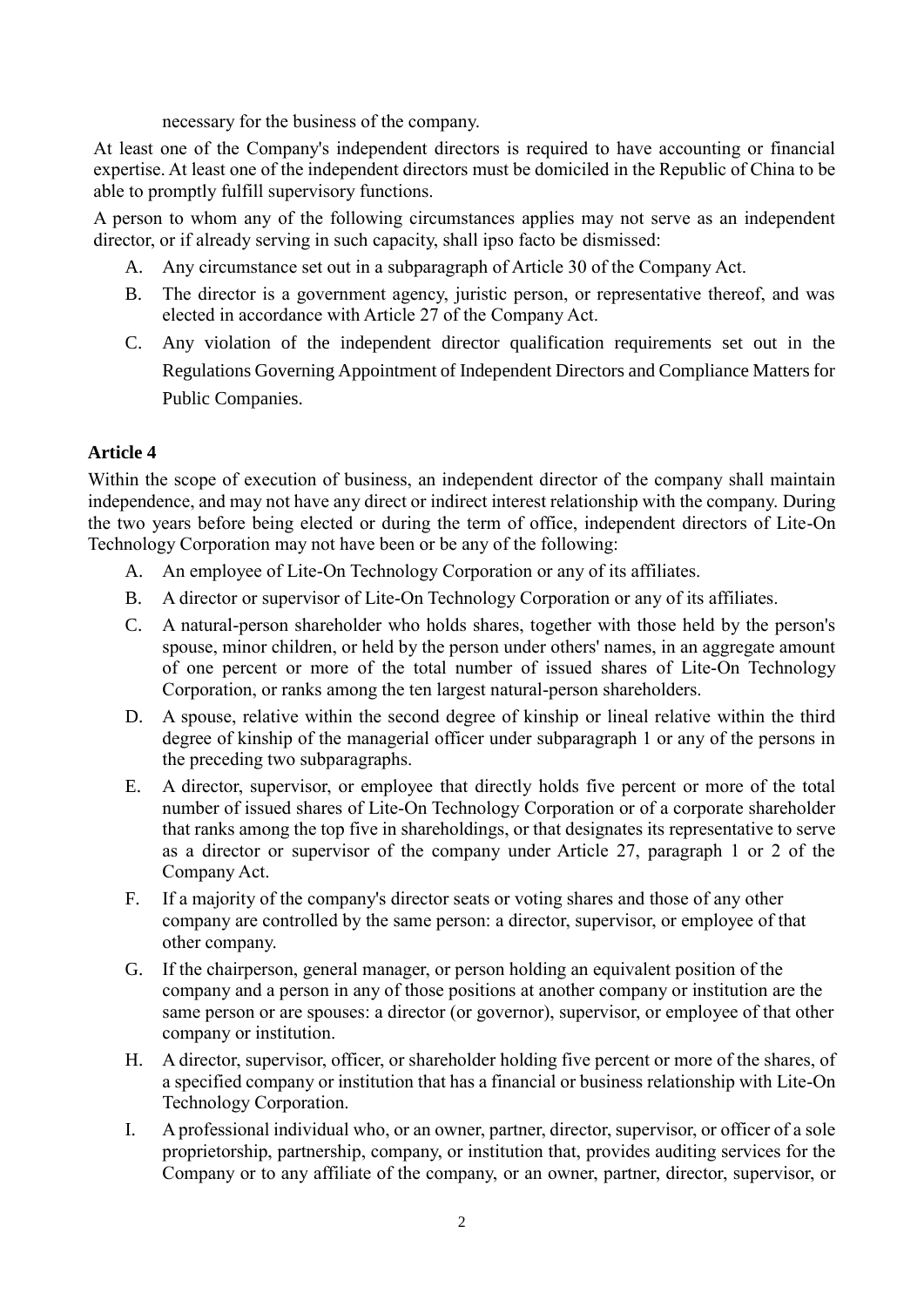officer of a sole proprietorship, partnership, company, or institution that, provides commercial, legal, financial, accounting or related services to the company or to any affiliate of the company for which the provider in the past 2 years has received cumulative compensation exceeding NT\$500,000, or a spouse thereof. However, this excludes members of the Remuneration Committee who exercise power in accordance with the Regulations Governing Appointment of Independent Directors and Compliance Matters for Public Companies.

Subparagraph 2 and subparagraphs 5 to 7 of the preceding paragraph and subparagraph 1 of paragraph 4 do not apply to independent directors appointed in accordance with the Act or the laws and regulations of the local country by, and concurrently serving as such at, a public company and its parent or subsidiary or a subsidiary of the same parent.

The requirement of paragraph 1 in relation to "during the two years before being elected" does not apply where an independent director of Lite-On Technology Corporation has served as an independent director of Lite-On Technology Corporation or any of its affiliates, or of a specified company or institution that has a financial or business relationship with Lite-On Technology Corporation, as stated in subparagraph 2 or 8 of paragraph 1, but is currently no longer in that position.

- A. The term "specified company or institution" as used in paragraph 1, subparagraph 8, means a company or institution that has one of the following relationships with the Company: It holds 20 percent or more and no more than 50 percent of the total number of issued shares of Lite-On Technology Corporation.
- B. It holds shares, together with those held by any of its directors, supervisors, and shareholders holding more than 10 percent of the total number of shares, in an aggregate total of 30 percent or more of the total number of issued shares of the Company, and there is a record of financial or business transactions between it and the Company. The shareholdings of any of the aforesaid persons include the shares held by the spouse or any minor child of the person or by the person under others' names.
- C. It and its group companies are the source of 30 percent or more of the operating revenue of the Company.
- D. It and its group companies are the source of 50 percent or more of the total volume or total purchase amount of principal raw materials (those that account for 30 percent or more of total procurement costs, and are indispensable and key raw materials in product manufacturing) or principal products (those accounting for 30 percent or more of total operating revenue) of the Company.

For the purposes of paragraph 1 and 2, the terms "subsidiary" and "group" shall have the meanings as determined under International Financial Reporting Standards 10.

The term "affiliate" in paragraphs 1 and 3 means an affiliated enterprise under Chapter VI-1 of the Company Act, or a company for which consolidated financial reports are required to be prepared under the Criteria Governing Preparation of Affiliation Reports, Consolidated Business Reports and Consolidated Financial Statements of Affiliated Enterprises or under International Financial Reporting Standard 10.

No independent director may concurrently serve as an independent director of more than three other public companies.

## **Article 5**

The election of directors (including independent directors) of Lite-On Technology Corporation is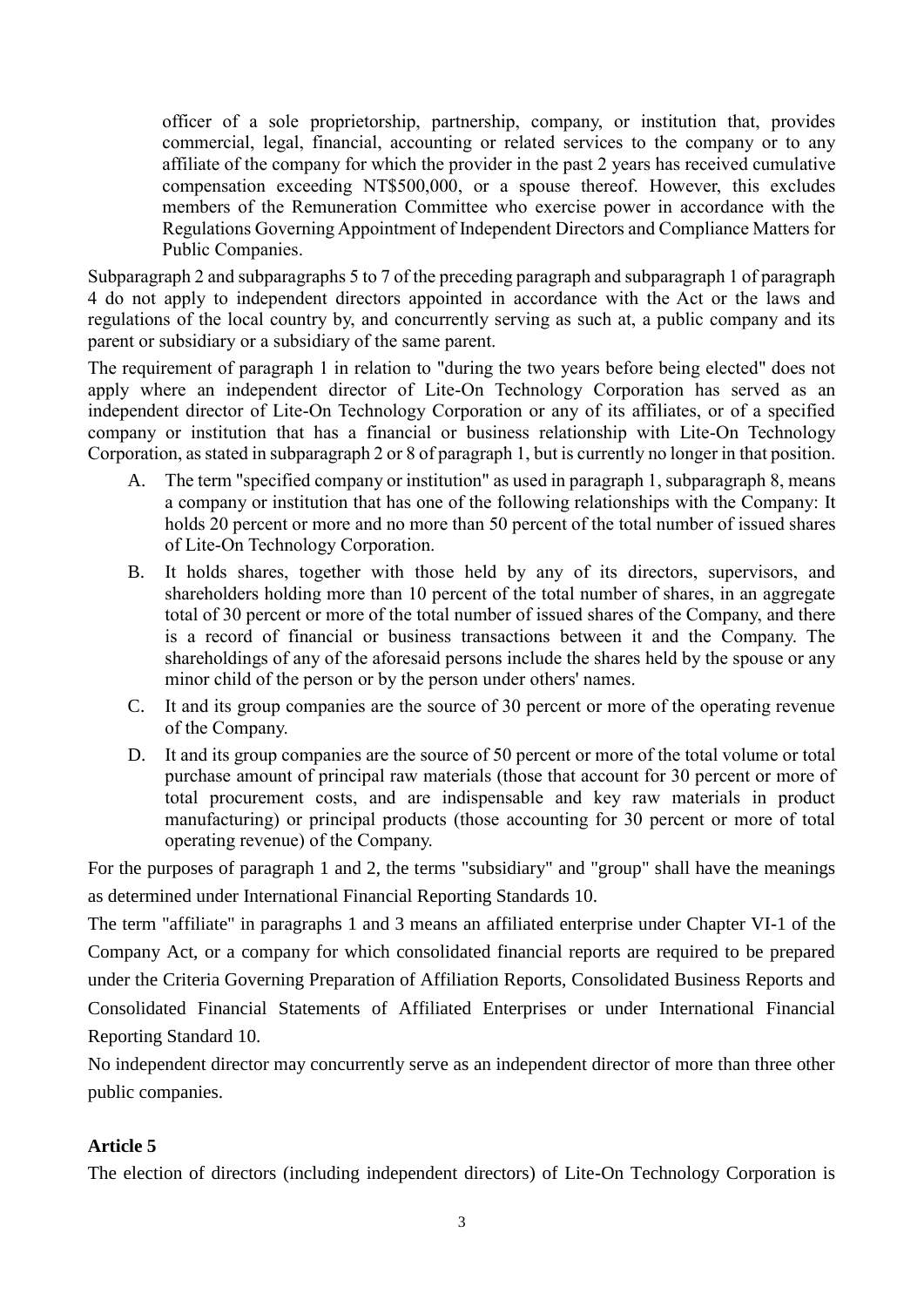subject to the provisions of Article 192-1 of the Company Act in that a candidate nomination system shall be adopted, that such system shall be expressly stated in the Articles of Incorporation of the Lite-On Technology Corporation, and that shareholders shall elect directors (including independent directors) from among the those listed in the slate of director candidates.

Where the number of independent directors falls below the minimum specified in the proviso under Article 14-2, Paragraph 1 of the Securities and Exchange Act and fails to satisfy the provisions in the Taiwan Stock Exchange Corporation Rules Governing Review of Securities Listings, a by-election shall be held at the next shareholders' meeting. When the number of independent directors violates the provisions of Article 4 (2) of the Taiwan Stock Exchange Corporation Operation Directions for Compliance with the Establishment of Board of Directors by TWSE Listed Companies and the Board's Exercise of Powers, it shall be corrected within three months from the date of the fact. In the event that all the independent directors have been discharged, an extraordinary shareholders' meeting shall be convened to hold a by-election within sixty days from the date of such occurrence.

Lite-On Technology Corporation shall prior to the book closure date before the convening of the shareholders' meeting, publish a notice specifying a period for receiving nominations of director (including independent director) candidates, the number of directors (including independent directors) to be elected, the place for receiving such nominations, and other necessary matters; the period for receiving nominations shall be not less than 10 days.

Lite-On Technology Corporation may present a slate of director (including independent director) candidates nominated by the methods set out below, and, upon evaluation by the board of directors that all candidates so nominated are qualified director (including independent director) candidates, submit it to the shareholders' meeting for elections:

- A. A shareholder holding one percent or more of the total number of issued shares may present a slate of director (including independent director) candidates in writing to the Company; the number of nominees may not exceed the number of directors (including independent directors) to be elected.
- B. The board of directors presents a slate of director (including independent director) candidates; the number of nominees may not exceed the number of directors (including independent directors) to be elected.
- C. Otherwise as designated by the competent authority.

When providing a recommended slate of independent director candidates under the preceding paragraph, a shareholder or the board of directors shall specify each nominee's name, educational background, work experience, and submit therewith documentation that the nominees meet the requirements of Article 2, Paragraph 1 and the preceding two articles and other documentary proof.

If independent directors are nominated, the board of directors, or other person having the authority to call a shareholders' meeting, shall review the qualifications of each director (including independent director) nominee; except under any of the following circumstances, all qualified nominees shall be included in the slate of director (including independent director) candidates:

- A. Where the nominating shareholder submits the nomination at a time not within the published period for receiving nominations.
- B. Where the shareholding of the nominating shareholder is less than one percent at the time of book closure by the Company under Article 165, paragraph 2 or 3 of the Company Act.
- C. Where the number of nominees exceeds the number of directors (including independent directors) to be elected.
- D. Where the relevant documentary proof required under the preceding paragraph is not attached.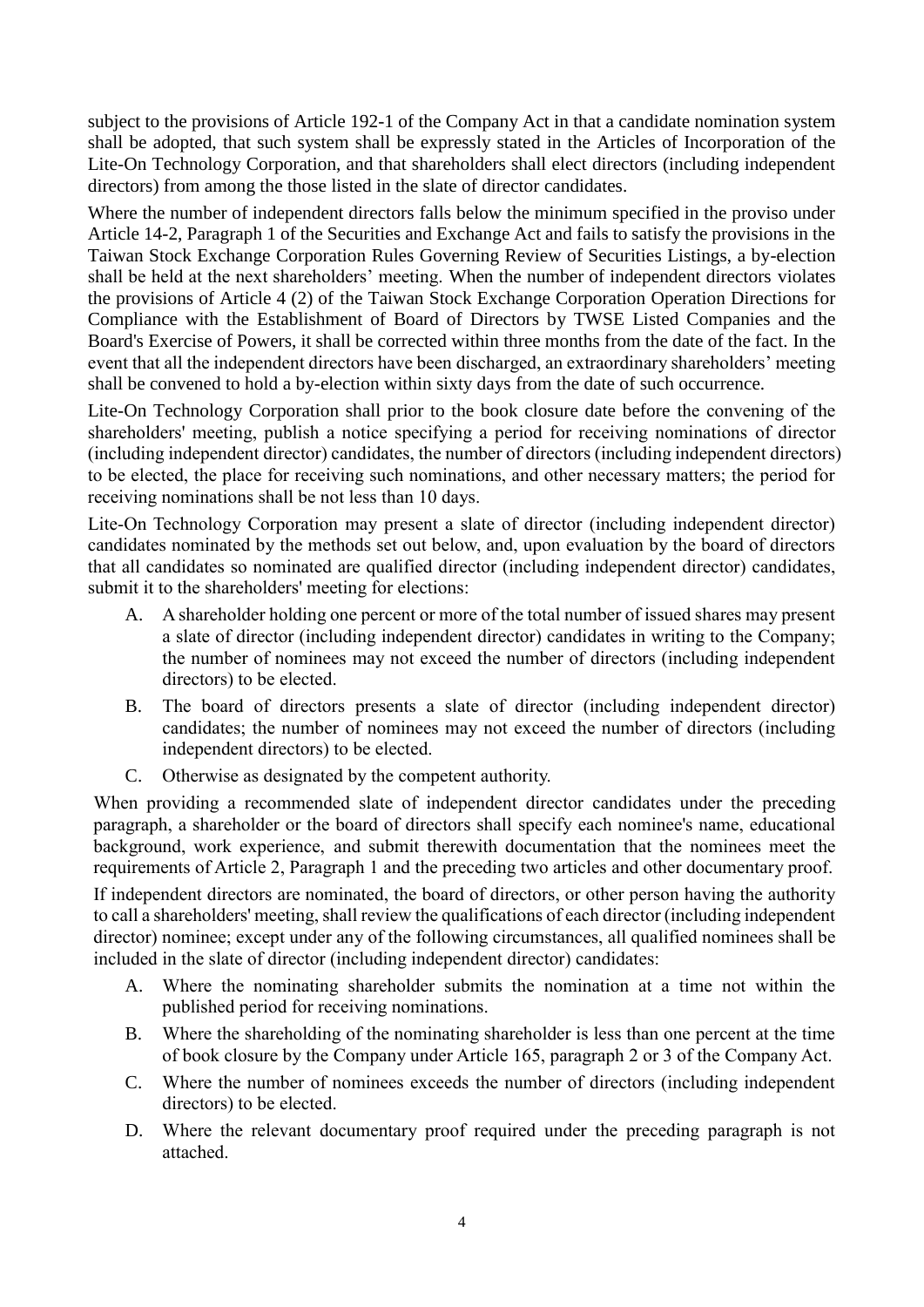If an independent director candidate included by the Company under the provisions of the preceding paragraph has already served as an independent director of the Company for three consecutive terms or more, Lite-On Technology Corporation shall publicly disclose, together with the slate of candidates under the preceding paragraph, the reasons why the candidate is nominated again for the independent directorship, and present the aforementioned reasons to the shareholders at the time of the election at the shareholders' meeting.

The Company shall announce the slate of director (including independent director) candidates and their education and experience as well as the number of shares held by each candidate at least 40 days prior to the upcoming shareholders' meeting or 25 days prior to the upcoming extraordinary shareholders' meeting.

A spousal relationship or a familial relationship within the second degree of kinship may not exist among more than half of the directors on the board.

## **Article 6**

Independent and non-independent directors shall be elected at the same time, but the numbers of independent or non-independent directors to be elected shall be calculated separately. A candidate to whom the ballots cast represent a prevailing number of votes shall be deemed an independent or nonindependent director elect. When two or more persons receive the same number of votes, thus exceeding the specified number of positions, they shall draw lots to determine the winner, with the chair drawing lots on behalf of any person not in attendance.

If the outcome shows that none of the independent directors candidates with the highest numbers of votes has accounting or financial expertise, those candidates with accounting or financial expertise shall have their votes counted separately and one seat shall be awarded to the candidate with the highest number of votes. The remaining positions shall be filled as described in the preceding paragraph.

If an independent director elected at a shareholders' meeting is required to be dismissed ipso facto during the term of office for reason of a violation of Article 3 or 4 herein, it is prohibited to change the status of the person from independent director to non-independent director. A non-independent director elected at a shareholders' meeting likewise may not be arbitrarily changed from a nonindependent director to an independent director during the term of office.

#### **Article 7**

All shareholders listed in Lite-On Technology Corporation's shareholder register have the right to vote.

#### **Article 8**

The ballots will be prepared by the board of directors and numbered by shareholder account number. The number of votes will also be printed on the ballot of each shareholder.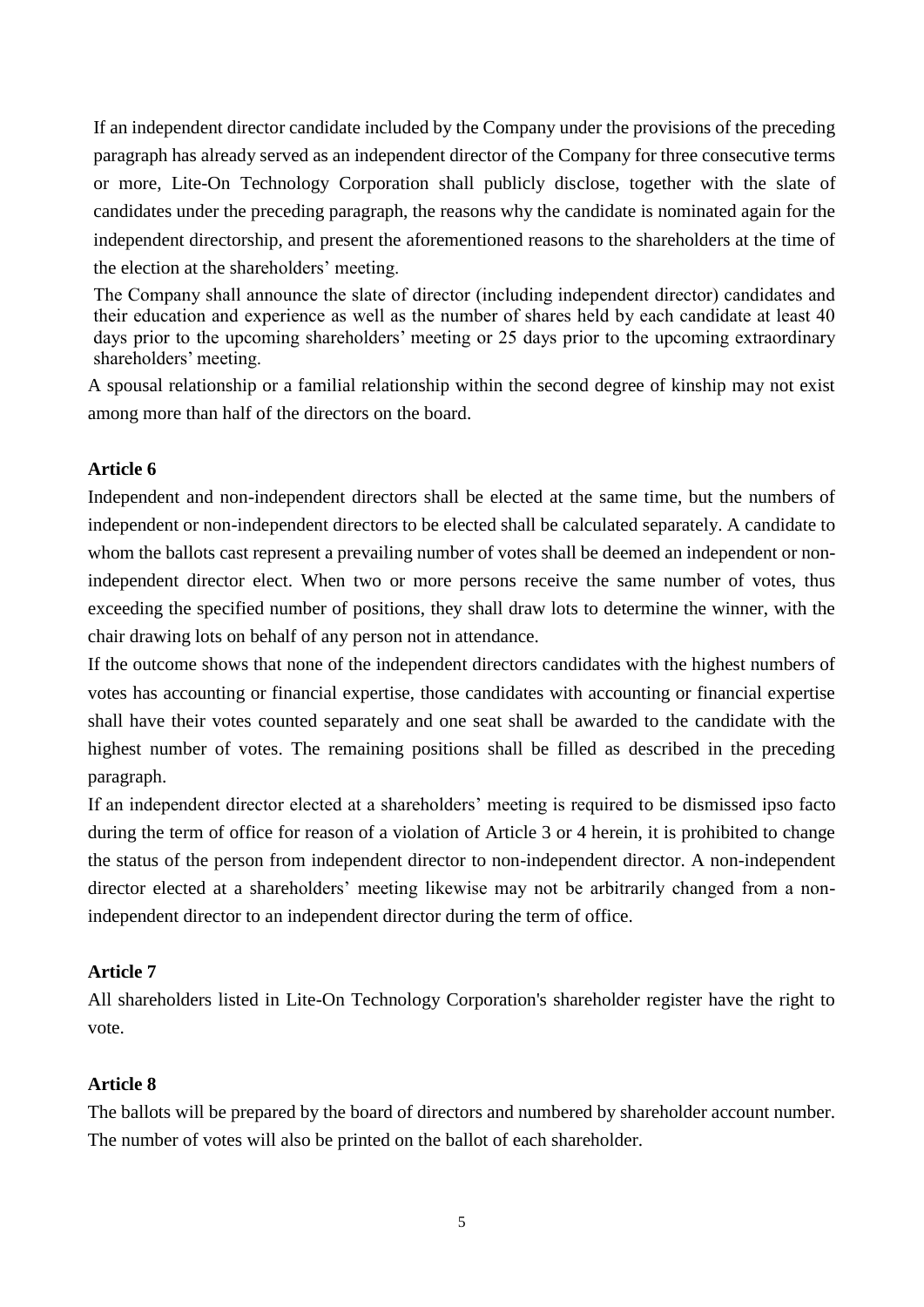## **Article 9**

When an election begins, the chair of the shareholders' meeting shall announce the election and assign several ballot monitors and tellers to perform respective tasks.

### **Article 10**

Voters shall write a candidate's name in the space marked "Candidate" on their ballots, and specify their shareholder account number, ID number, or unified business number. If a candidate is an institutional shareholder, the name of the institution and that of its representative shall be provided as well as institutional shareholder account number or unified business number.

### **Article 11**

A ballot is invalid under any of the following circumstances:

- A. The ballot was not prepared by the Company.
- B. A blank ballot is placed in the ballot box.
- C. The writing is unclear and indecipherable or has been altered.
- D. The candidate's account name (title or name) or shareholder account number (ID number/UBN) is not provided.
- E. The name of the candidate entered in the ballot is identical to that of another shareholder, but no shareholder account number or ID number/UBN is provided in the ballot to identify such individual.
- F. Two or more candidates are named on the same ballot.
- G. Other words or marks are entered in addition to the candidate's account name (title or name) or shareholder account number (ID number/UBN) and the number of voting rights allotted.
- H. The candidate whose name is entered in the ballot is a shareholder, but the candidate's account name and shareholder account number do not conform with those given in the shareholder register, or the candidate whose name is entered in the ballot is a nonshareholder, and a cross-check shows that the candidate's name and ID number/UBN do not match.
- I. Any other violation of laws and regulations, the Articles of Incorporation, and related rules.

#### **Article 12**

The ballot box shall be prepared by the board of directors and inspected by the monitors before ballots are cast.

## **Article 13**

Voting rights shall be calculated on site immediately after the end of the poll, and the results of the calculation, including the list of persons elected as directors (including independent directors) and the